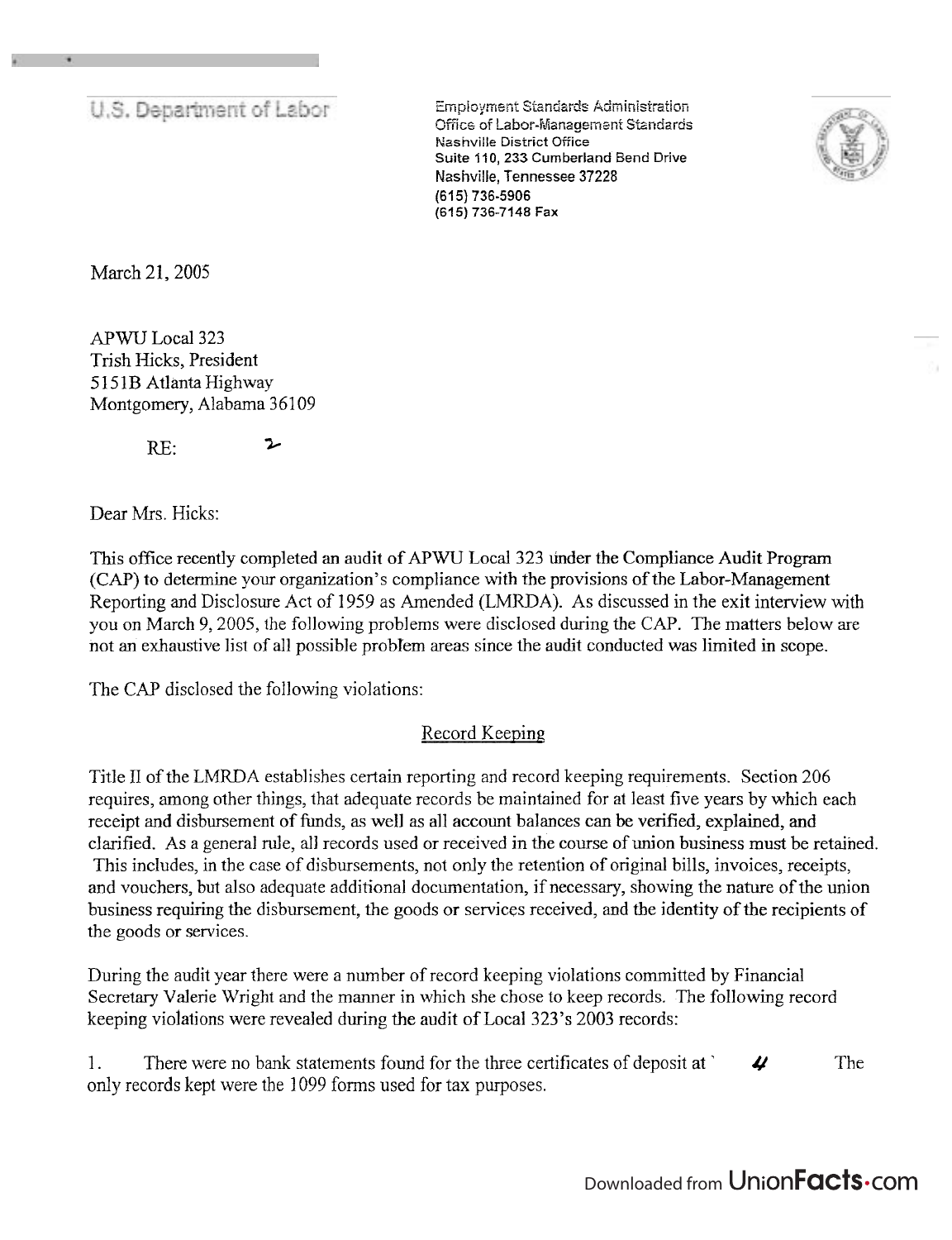$\overline{z}$ . With respect to documentation retained in support of specific disbursements (including those in payment of credit card charges), the record retention requirement includes not only the retention of original bills, invoices, receipts, and vouchers, but also additional documentation, if necessary, showing the nature of the union business requiring the disbursement, the goods or services received, and all the recipients of the goods or services. In most instances, this documentation requirement can be most easily satisfied with a sufficiently descriptive receipt. If a receipt is not sufficiently descriptive, a note can be written on it providing the additional information. An exception may be made only in those cases where 1) other equally descriptive documentation has been maintained, and 2) there is evidence of actual oversight and control over disbursements. Some vouchers submitted by union personnel for lost wages do not identify the union business conducted that required lost wages be incurred. There were a number of occasions when there was no documentation reflecting the time taken off work for which the officer was paid for lost time. The only way for that to be verified during the audit was to retrieve those records which were kept by the employer. The lost wage claims must identify each date lost wages were incurred, the number of hours lost on each date, the applicable rate of pay, and a description of the union business conducted.

 $\overline{3}$ . After discovering significant discrepancies in the amounts of money recorded on the union records as compared to checks clearing the bank, it was determined that there were a number of disbursements made from the general fund account which were not recorded by Wright. If disbursements are made, they must be recorded on a disbursements journal by the union.

It is the past practice of Local 323 to make regular monthly transfers into the 4 convention fund account from the  $\sim$   $\frac{4}{3}$  general fund account. In 2003, there were not monthly transfers made regularly. They were all made on December 31, 2003 which created a negative book balance in excess of \$14,000.00 in the general fund account. Those checks were not deposited until January and February of 2004. It is recommended that the deposits be made regularly and not at the end of the year creating a negative balance in the books.

It was discovered that checks and records were kept in the trunk of Wright's vehicle and at Wright's residence. Title II requires that certain records be kept and it is the practice of Local 323 to keep all pertinent records at the Local 323 union hall where facilities are available to keep those records secure. Records are not considered secure in the trunk of the financial secretary's vehicle or at her residence for any extended period. The audit had to be significantly delayed so that Wright could produce some of the records necessary to proceed which she had at her residence and in her vehicle. It is recommended that all records be kept in the secure cabinets at the union hall for security and proper maintenance of all union records.

There were checks written out of sequence and written to vendors and officers which were not delivered or sent for several months. In a review of outstanding checks, there were checks which to this day remain outstanding which were written during the first part of 2003. A review of records showed outstanding checks totaling in excess of \$33,000.00 for the audit year. As explained by Hicks, there were a number of checks written which were never sent to the payee for payment. In the future, the union should not carry checks outstanding for such a long period of time. If a check is written and not presented for payment within a time period of six months, the union should find out why, stop payment on the check, and reissue another for payment to clear the union's books of the outstanding check.

 $\hat{\mathbf{r}}$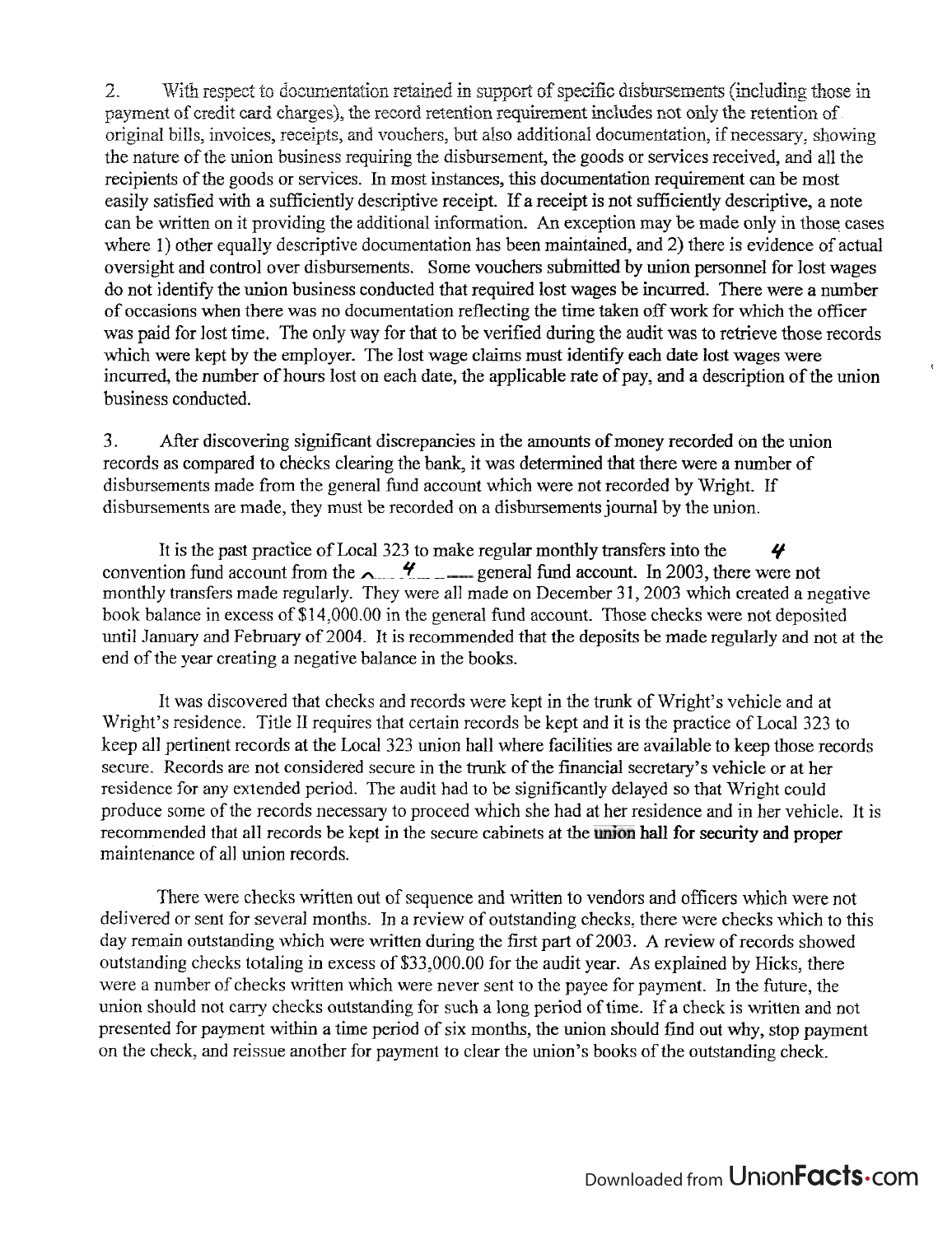I The proper maintenance of union records is the personal responsibility of the individuals who are required to file Local 323's LM report, which in this case were Valerie Wright and Trish Hicks even though Wright was the financial secretary responsible for the day to day keeping of records. You should be aware that Section 206 of the LMRDA provides for a fine of not more than \$10,000 or imprisonment for not more than one year, or both, for willful failure to maintain records. Section 209(c) of the LMRDA provides for a fine of not more than  $$10,000$  or imprisonment for not more than one year, or both, for willful destruction or falsification of records, and applies to any person (not just the individuals who are responsible for filing the union's LM report). As discussed in the exit interview with Trish Hicks, Carla Tullie-Davis, and David Chadwick, APWU Local 323 will keep the adequate records in the future.

 $\alpha$ 

## Reporting

The CAP disclosed **a** violation of LMRDA section 201(b), because **the** Labor **Organization** Annual Report (Form LM-3) filed by Local 323 for fiscal year ending December 31, 2003 was deficient in the following areas:

1. All direct disbursements to your union's officers and some indirect disbursements made by your organization on behalf of its officers must be included in the amounts reported in item 24. A "direct disbursement" to an officer is a payment made by your organization to an officer in the form of cash, property, goods, services, or other things of value. An "indirect disbursement" to an officer is a payment made by your organization to another party (including credit card companies) for cash, property, goods, services, or other things of value received by or on behalf of an officer. However, indirect disbursements for temporary lodging (such as a union check issued to a hotel) or for transportation by a public carrier (such as an airline) for an officer traveling on union business should be reported in item 48 (Office and Administrative Expenses).

- A. On the 2003 LM-3 report, the amount carried in item 24(d) was not consistent with the amount of money carried on the union's books, verified during the CAP and reported on IRS Form W-2.
- B. The total amount of money carried in item 24(e) (allowances and other disbursements) was carried over to item 46 (to employees). Local 323 does not have any employees, only union officers.

2. Item 15 was checked YES indicating that tbere was a loss or shorkge of funds discovered. **Jn** the explanation and during the organizational interview, it was determined that the loss of funds identified on the LM-3 report was money that was not taken in regular increments from the checks of union members for dental coverage. That money should not have been carried as lost because in fact it was not received. The money paid for dental coverage should have been recorded as an expense and the money which was not received from the union members was not lost because it was never received. If the union needs to go back and recover that money, then it should be properly recorded in the union records at the time it was actually received.